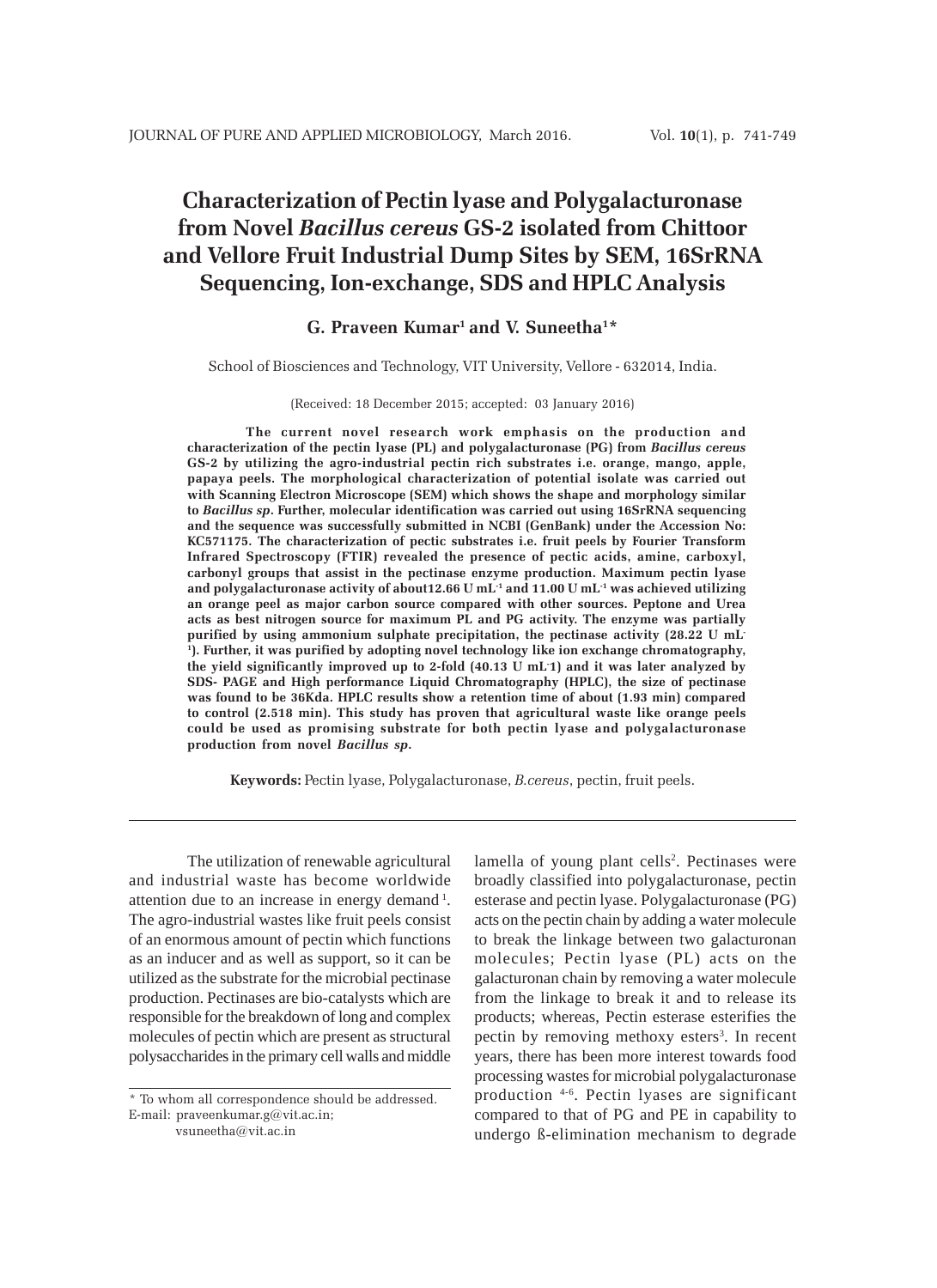highly esterified pectins (present in fruits) into small molecules without producing methanol<sup>7</sup>. At present times, mango peels are discarded as waste and it is not commercially utilized by the industries. Thus, it causes pollution and its waste treatment becomes a cost-effective <sup>8</sup>. Apple pomace creates considerable problems in disposal in apple processing industries <sup>9</sup>. Orange baggase is a great agro-industrial byproduct from the citrus juice industries in Brazil. As, it is composed of seed, peel, pulp and it has been utilized as animal feed. The production of dried animal feed consumes enough amount of heat which is costlier than the selling price of the products. Citrus peel waste can be utilized for the production of galacturonic acid as it considered being a pectin-rich agro waste 10. Pectinases were used largely in the food industry for the extraction and clarification of fruit and beverage juice. It is also used for different industrial processes like oil extraction, coffee and tea fermentation, treatment of wastewater and degumming fibre etc.,  $11$ . Thus, strains which can yield high PL and PG by utilizing the cheap substrates have to be developed to minimize the production cost of an enzyme and in eco-friendly manner.

The pectinolytic sp. *Bacillus cereus* GS-2 isolated from fruit industrial dump site effectively produces pectin lyase (PL) and Polygalacturonase (PG). In this current study, fruit peels were employed as the major carbon source for the production of pectinase. The media composition and culture conditions have been optimized. We also purified the enzyme by ammonium sulphate precipitation and ion exchange chromatography. The molecular weight of an enzyme was determined by using SDS- PAGE. The purity of the enzyme was evaluated by high-performance liquid chromatography (HPLC). Hence, this study is the foremost to report the production and partial purification of PL and PG utilizing different fruit peels as substrate by novel *Bacillus* species isolated from fruit industrial dump site.

#### **MATERIALS AND METHODS**

#### **Collection of soil sample**

Soil samples were collected from different industrial dump sites from Chittoor, Andhra Pradesh, and fruit waste yard in Vellore district,

J PURE APPL MICROBIO*,* **10**(1), MARCH 2016.

Tamilnadu India. The author states clearly that no specific permissions were required for these locations/activities. The latitude and longitude of the dump sites 13.0828°N, 79.1192°E, 13.2000°N, 79.1167°E have been provided. The authors were not legally authorized to remediate these areas. The authors confirmed that the field studies did not involve endangered or protected species. **Chemicals and media**

All the chemicals used were of analytical grade and procured from Hi media Laboratories, Bombay, India. Polygalacturonic acid (PG) and dgalacturonic acid were supplied by Sigma, USA. **Culture conditions**

Soil samples were serially diluted and culture were inoculated in 250mL flask containing a isolation medium: pectin  $10 \text{ g L}^{-1}$ , tryptone 3 g L-<sup>1</sup>, yeast Extract 2 g L<sup>-1</sup>, potassium chloride  $0.5$  g L<sup>-1</sup> <sup>1</sup>, magnesium sulphate heptahydrate  $0.5 \text{ g L}^1$ , manganese sulphate  $0.5 \text{ g L}^{-1}$ , ammonium sulphate 2 g L<sup>-1</sup>, copper sulphate pentahydrate 0.4 g L<sup>-1</sup>, sodium molybdate  $0.8 \text{ g L}^{-1}$ , zinc sulphate  $8 \text{ g L}^{-1}$ , sodium borate  $0.04$  g L<sup>-1</sup>. The flasks were incubated at 37°C on a rotary shaker (100 rev/min) for 24 h interval. The culture was centrifuged at 10000×g for 10mins at 4°C and cell-free supernatant was assayed for pectinase activity. The potential isolate GS-2 strain produced a pectinase enzyme of about  $(15.81 \text{ U } \text{mL}^{-1})$  was taken for further study.

## **Characterization and Identification of Potential Isolate**

### **Scanning Electron Microscope (SEM)**

The morphological characterization of potential isolate was carried out using Scanning Electron microscope (ZEISS EVO 18 RESEARCH) equipped with an Oxford X-ray probe operated using retro-disperse electrons under low vacuum conditions at 10 KV.Biochemical characteristics of potential isolate were identified by standard biochemical tests.

#### **Molecular Identification of potential isolate:**

The DNA was isolated using AMpurE Bacterial gDNA Mini Spin Kit. Amplification of the Internal Transcribed spacer region was done with the forward primer: 27F-5'AGAGTTTGATCC TGGCTCAG-3' and the reverse primer: 1492R-5'TACGGYTACCTTGTTACGACTT3'. Sanger dideoxy sequencing method was followed in which the primer: 518F-5'CCAGCAGCCGCGGTAAT ACG3' and 800R-5''TACCAGGGTATCTAATCC3'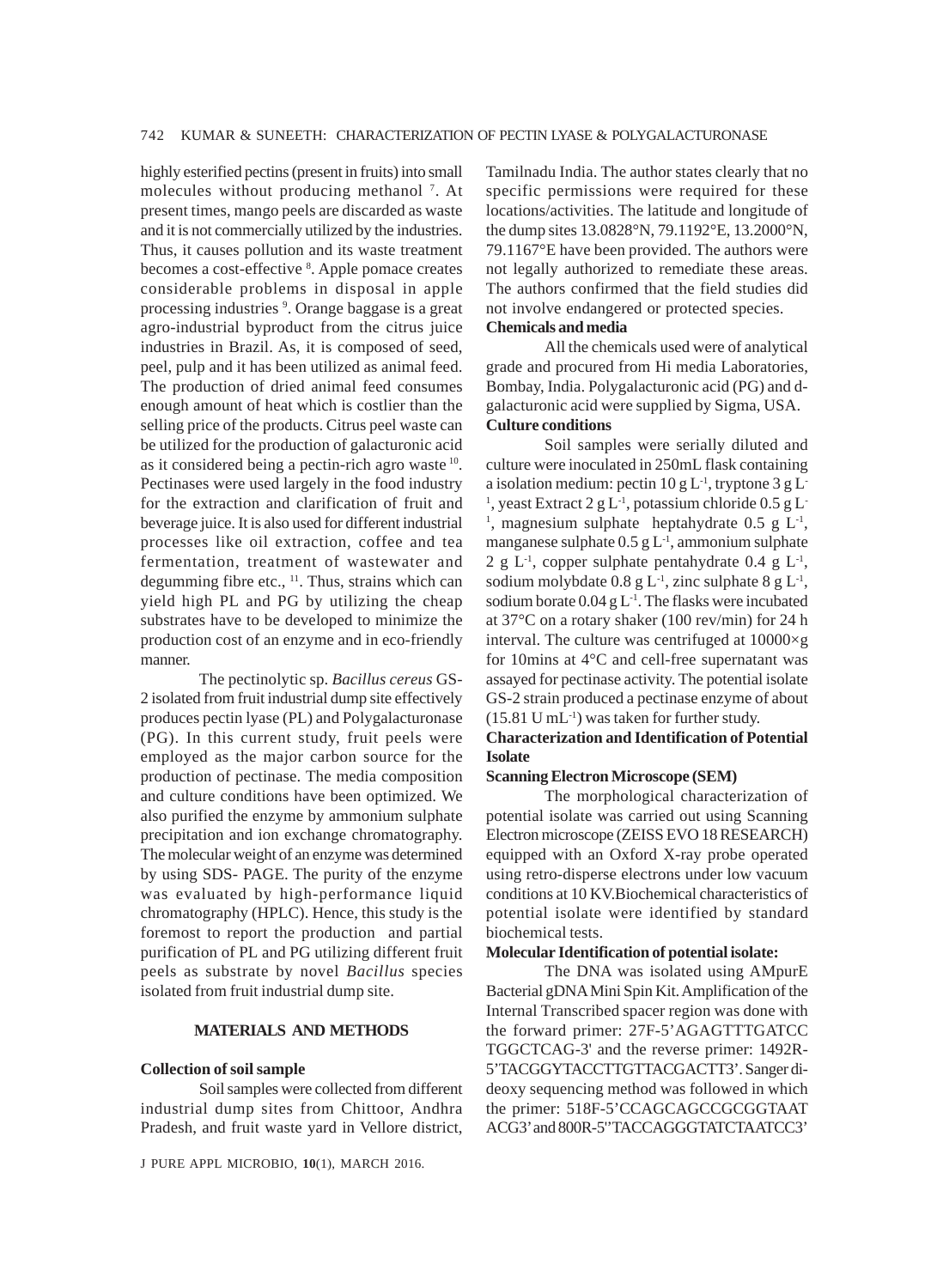was used for amplification process. A Bio-Edit Sequence Alignment Editor Version 7.1.3.0 program was run for the processing of sequence assembly. The homo-similarity search was performed using the online tools in NCBI BLAST (Link: http:// www.blast.ncbi.nlm.nih.gov/Blast.cgi). Sequences were aligned using the CLUSTAL W program 12. For the neighbor-joining analysis distances between the sequences were calculated using kimura's two-parameter model <sup>13, 14</sup>. The sequence was successfully submitted to (Genbank) Nucleotide sequence database with Accession No: KC571175. The Phylogenetic tree was constructed by running CLUSTAL W program with all the rRNA sequences having the most similarity value C93% with the unknown sequence.

## **Gravimetric Method**

The fruit peel powder was treated by gravimetric method 15 to estimate the pectin concentration in fruit peels. The precipitate was then transferred onto a glass plate. Then, it was air-dried at 100ºC and weighed.

## **FTIR analysis**

The characterization of fruit peels were carried out by using FT-IR (Model: ALPHA-T, Bruker) spectroscopy. Total 32 no. of scans were performed where the dry precipitates were blended prior to the addition of 99% FT-IR grade potassium bromide (Sigma, USA).Commercial pectin (dgalacturonic acid, Sigma, USA) was used as a standard for the analysis.

## **Growth media**

The potential pectinolytic strain *Bacillus cereus* GS-2 was inoculated into modified yeast extract pectin broth contains yeast extract 10.0 g L-<sup>1</sup>; pectin 2.5 g  $L<sup>-1</sup>$  and instead of pectin, fruit peel powder after gravimetric and FTIR analysis were taken in 250mL (pH 7.0) conical flasks. The flasks were incubated at 37°C on a rotary shaker (100 rev/ min) for 24 h interval. The culture was centrifuged at 10000×g for 10mins at 4°C and cell-free supernatant was assayed for pectinase activity and further investigations.

## **Nitrogen sources**

Single Optimization study was carried out for the hyper production of PL and PG activity. Various nitrogen sources (urea, yeast extract, beef extract, peptone, ammonium chloride, ammonium nitrate; Himedia, India) were chosen. This study of nitrogen sources was carried out with optimized RPM, temperature, pH, pectin concentration and incubation time.

## **Enzyme assays**

Pectin lyase (PL) activity was assayed by conducting the enzymatic reaction carried out in the following conditions 40°C; 6pH; length of light is 1cm and optical density at 235nm. Two eppendorf tubes were named as blank and test. In both tubes, 20µl of phosphate buffer (pH 6) and 180 µL of pectin  $(5\%)$  was taken. To the blank 50  $\mu$ L of  $(1\%)$  BSA and 50 µL of freshly prepared culture filterate to the test were taken followed by 5mins incubation and absorbance was measured. The Unit (U) is the term used to express enzyme activity. One unit of enzyme activity is defined as the quantity of enzyme that catalyzes the release of 1µmol of product per unit volume of culture filtrate per unit

time at standard assay conditions <sup>16</sup>.<br>Activity  $U_{\text{full}} = \frac{(4 \text{bar} \cdot \text{bar} + \text{bar} \cdot \text{bar} + \text{bar} \cdot \text{bar})(25)(\text{Rkation factor})}{\sqrt{2 \times 25}}$ (5) (Volume of enzyme used)

From, the above formula 2.5 refers to the total volume used in the assay in mL, 5 refers change in absorbance per minute.

 $Activity (U) = (absorbance /_{212.2}) \times (1000) \times (1/_{20}) \times (1/_{0.086})$ 

Polygalacturonase (PG) activity was assayed by the procedure followed by  $17$ . In this, instead of pectin, Polygalacturonic acid (PG) was used as substrate (2.4 g/L, 6.6 pH and 26°C). The amount of enzyme and substrate 0.086 and 0.4 cm<sup>3</sup> were used. The PG activity was calculated as:

## **Protein concentration**

Bovine serum albumin was taken as the standard and the protein concentration was determined by the Lowry method <sup>18</sup>.

## **Partial purification of pectinase**

### **Ammonium sulphate precipitation**

Pectinase from *Bacillus cereus* GS-2 was purified from 1000mL of pectin enriched broth of growth conditions (37°C, 12 hrs). The cell- free supernatant was saturated with  $(NH_4)_2SO_4$  to cut offs (0±55%). The precipitates were dissolved and it was dialyzed against Tris-Hcl buffer (0.01M, pH 7.5).

#### **Ion exchange chromatography**

DEAE - Sephacel (anion exchanger) was packed into a glass column (20× 0.75cm, 15mLbed volume). The column was equilibrated with Tris-Hcl buffer of (10mM, pH 7.5) and 4mL of sample was loaded on to the column. The column was repeatedly washed with same buffer containing 0,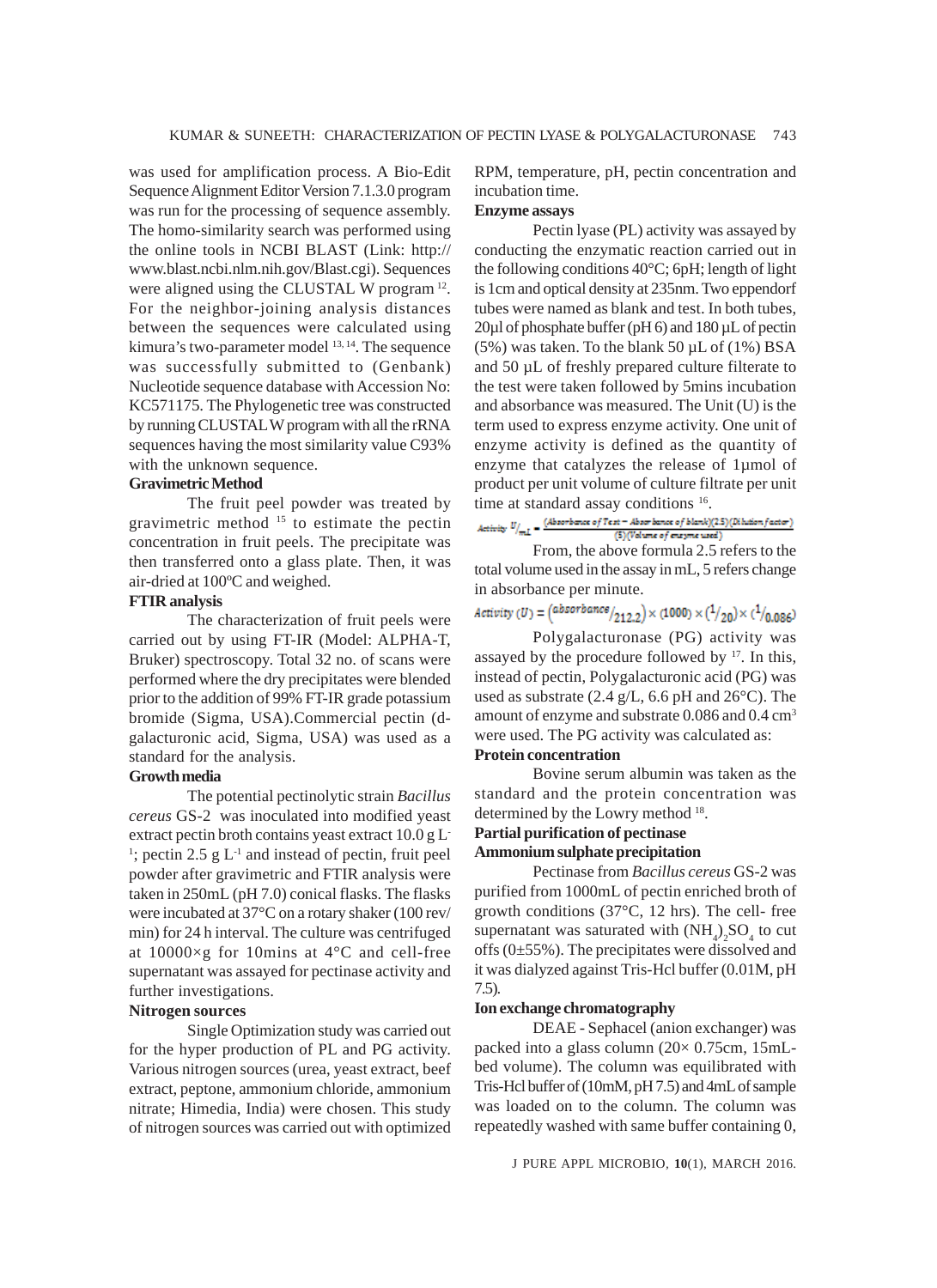50, 100 and 150mM NaCl concentrations. 2.5mL volume of fractions was collected. The protein content and pectinase activity were measured for all the fractions spectrophotometrically at 280nm and 235nm followed by the same method as described earlier. The fractions showing higher pectinase activity were pooled, concentrated and saved for further purification processes.

## **SDS- Polyacrylamide gel electrophoresis (PAGE)**

2% SDS-PAGE was performed to determine the molecular weight of partially purified pectinase-positive sample by the method followed by 19 using Bio-Rad electrophoresis apparatus. The gel was constantly run on a voltage of 50V. **HPLC**

The purified pectinase which is recovered during different stages of purification was determined by HPLC (Waters 1525) equipped with C18 column with rheodyne manual injector and Waters 2487 dual  $\lambda$  absorbance detector with following conditions: flow rate of  $1mL/min^{-1}$ ; temperature 50°C, acetonitrile and water were used as solvent in the ratio of 70:30 was measured with Perkin-Elmer model (Waltham, MA, United States of America).The retention time for each signal was recorded at a wavelength of 280nm and data was processed with Empower software (developed by waters).The commercial pectinase was used as standard. The standard peak and sample peak were analyzed.

## **RESULTS AND DISCUSSIONS**

Our initial objective was to isolate an efficient pectinolytic isolate. However, production efficiency of *Bacillus cereus* GS-2 (15.81 U mL-1) is more comparable to other *Bacillus* strains seen in earlier observations made by Klug 20.The potential isolate was characterized and identified. Fig.1 shows the SEM images of potential isolate *Bacillus cereus* GS-2 at different magnifications: a) 10,000 x and b) 20,000 x. The images displayed the shape and morphological typical of *Bacillus*. Table.1 shows the morphological and biochemical characteristics of the isolate.

Based on the combined sequence of Internal Transcribed spacer (ITS) region and domain of rRNA gene, unknown strain (GS-2) has

| Test                     | Results | <b>Test</b>                | Results |
|--------------------------|---------|----------------------------|---------|
| Morphological tests      |         |                            |         |
| Margin                   | Entire  | Elevation                  | Raised  |
| Pigment                  |         | Opacity                    | Opaque  |
| Surface                  | Flat    | Gram's reaction            | $^{+}$  |
| Size (µm)                | $2 - 3$ | Shape                      | Rods    |
| Motility                 | $^{+}$  |                            |         |
| <b>Biochemical tests</b> |         |                            |         |
| Methyl reductase test    | $^{+}$  | Oxidase                    |         |
| Voges Proskauer test     |         | Casein hydrolysis          | $^{+}$  |
| Citrate Utilisation test | $^{+}$  | Urea hydrolysis            | $^{+}$  |
| Catalase test            | $^{+}$  | Nitrate reduction          | $^{+}$  |
| Lactose                  | $^{+}$  | H <sub>2</sub> S Formation |         |

**Table 1.** Morphological and Biochemical Characteristics of the isolated *Bacillus cereus* GS-2

| <b>Table 2.</b> Pectin Concentration of different |  |
|---------------------------------------------------|--|
| fruit peels after Gravimetric analysis            |  |

| S.No. | Fruit and Vegetable peels | Pectin Concentration (%) |
|-------|---------------------------|--------------------------|
|       | Apple                     | 35.0                     |
|       | Orange                    | 24.0                     |
| 3     | Papaya                    | 25.0                     |
|       | Mango                     | 18.6                     |
|       |                           |                          |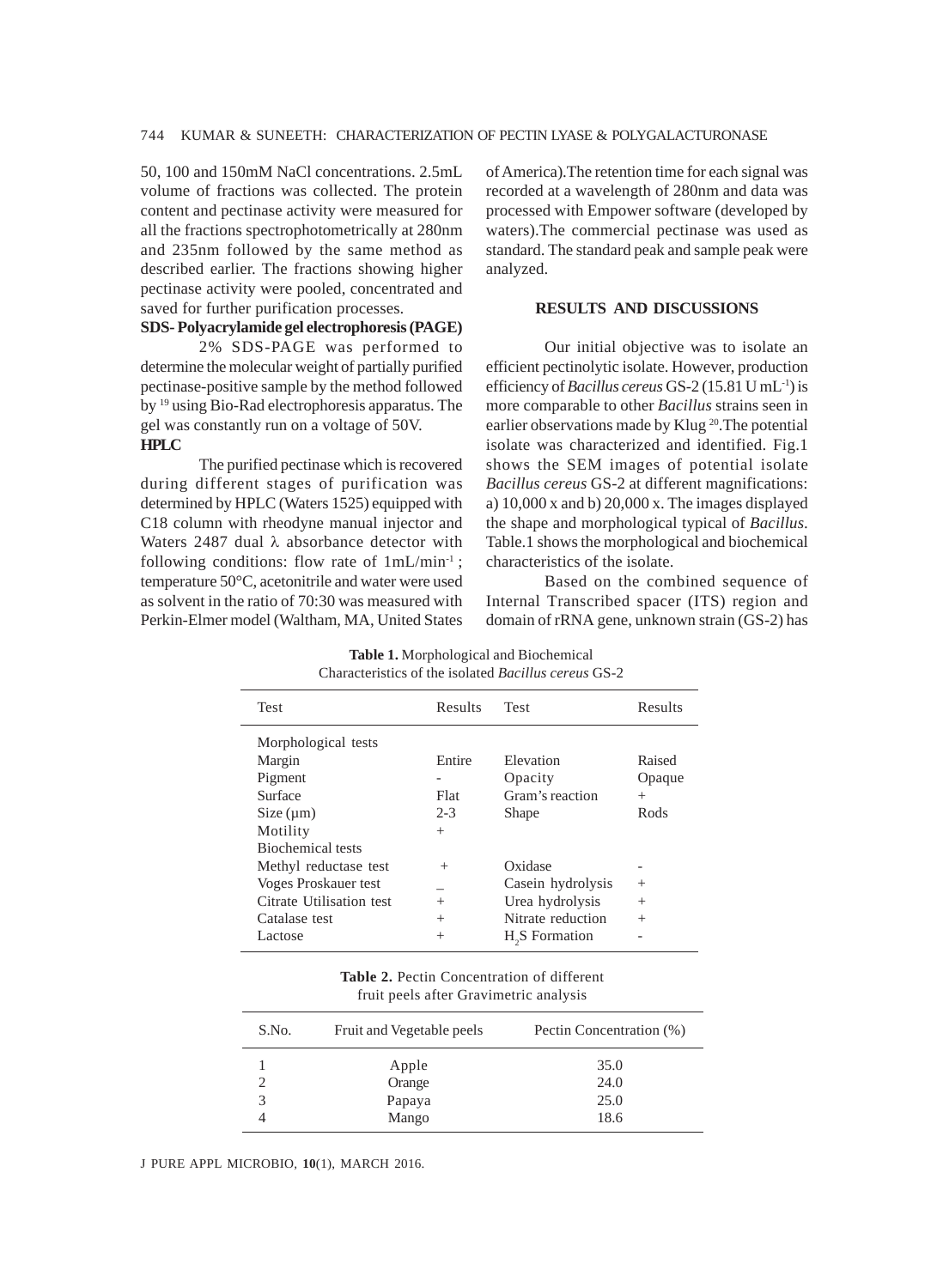near same distance with *Bacillus cereus*. So, it was identified and named as *Bacillus cereus* GS-2 (Fig.2). The nucleotide sequence of *Bacillus cereus* GS-2 was successfully submitted to GENBANK with an accession no. KC571175.

Moreover, our main objective of this study was to produce pectin lyase (PL) and Polygalacturonase (PG) utilizing the cheap raw pectin substrates like fruit peels as a major carbon source. The pectin concentration of fruit peels were estimated using Gravimetric method followed by 21. Fruit peels were taken as a substrate for pectin lyase and polygalacturonase activity. These peels were considered to be carbon source for the enzyme production as it contains pectin. Pectin concentration was estimated and results were shown in table 2. The structural characterization of pectin present in the fruit peels was done by IR spectroscopy. The functional groups present in the pectin exist in fruit peels were characterized and the results were shown in the (Fig.3a) Commercial pectin, (Fig.3b) papaya, (Fig.3c) orange, (Fig.3d) apple, (Fig. 3e) mango respectively. The major absorption peak at  $3315.63$  cm<sup>-1</sup>, 3356.14 cm  $1, 3334.92$  cm<sup>-1</sup> and 3332.99 cm<sup>-1</sup> of commercial pectin are attributed to stretching of hydroxyl groups mainly due to pectic acid and phenols. And, C=H stretching peak at  $2941.44 \text{ cm}^{-1}$ ,  $2939.52 \text{ cm}^{-1}$ and 2941.44 cm<sup>-1</sup> corresponds to  $O=CH_3$  which is methyl ester of galacturonic acid. The C-H stretching peaks are absent in papaya and mango. The stretching peak at  $1602.85$  cm<sup>-1</sup>,  $1608.63$  cm<sup>-1</sup>, 1631.78 cm-1, 1604.73 cm-1 and 1658.78 cm-1 of commercial pectin are due to the C=O stretching vibration of the ionic carboxyl groups $22,23$ . The asymmetric stretching vibration also present in around 1400-1450 cm-1 corresponds to the COOgroup respectively  $^{24}$ . The weaker C=O stretching vibration absorption peak at  $1741.72 \text{ cm}^3$ , 1737.86 cm<sup>-1</sup>, 1745.58 cm<sup>-1</sup> and 1747.51 cm<sup>-1</sup> of commercial pectin corresponds to methyl esterified carboxyl groups which may be considered to be low



**Fig. 1**. SEM images of potent strain *Bacillus cereus* GS-2 at different magnifications (a) 10,000 x (b)20,000 x



**Fig. 3.** FTIR transmittance spectra of (a) Standard pectin, Sigma, USA, Pectin obtained from (b) Papaya peel, (c) Orange peel (d) apple pomace and (e) Mango peel



**Fig. 2.** Neighbor- joining tree of *Bacillus cereus GS2* strain and related species for the Phylogenetic analysis. Evolutionary distances were calculated according to kimura (1980)

**Pectinlyase Activity** 



**Fig. 4.** Pectin Lyase activity on different substrates

J PURE APPL MICROBIO*,* **10**(1), MARCH 2016.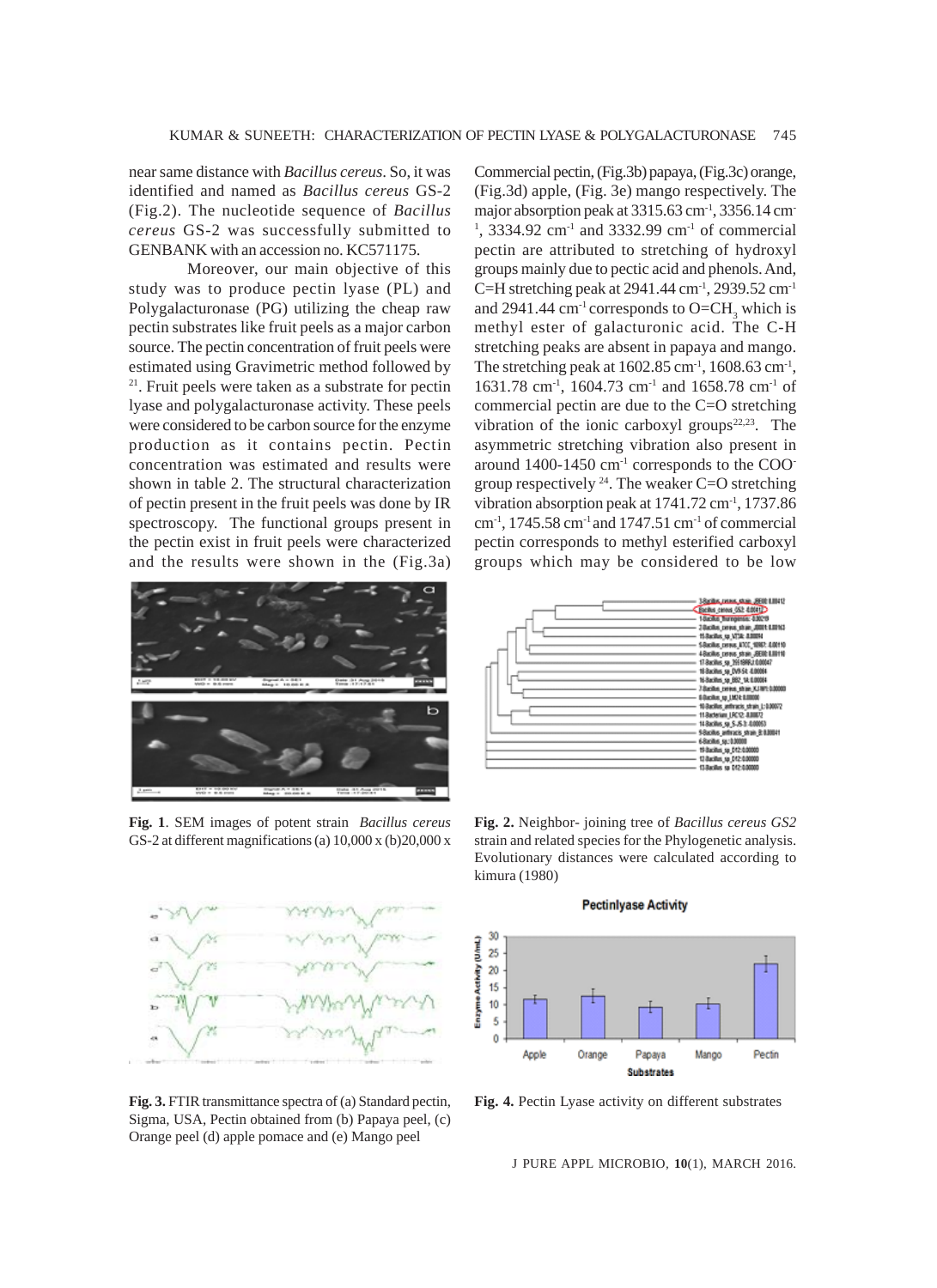methoxyl pectin  $25$ . The C=O and C=C vibration were observed around 1000-1200 cm-1, were due to bands of glycosidic bonds and pyrenoid ring 26. Moreover, the FTIR spectrum appears in the range around 800-1300 cm-1, is considered as 'fingerprint' region of C-O-C stretching, OH bending and CH<sub>3</sub> plane deformation 27, 28. Hence, the above characteristic peaks powerfully confirm the existence of pectin in the fruit peels and compared with commercial pectin. IR spectra at 3300 cm<sup>-1</sup> confirm the presence of pectic acid.

The different pectin enriched substrates namely apple, orange, papaya, mango peels were selected to observe pectinlyase activity. Maximum pectinlyase activity was observed in commercial pectin  $(22.02 \text{ UmL}^{-1})$  and it is compared with other substrates. From the (Fig. 4), we can infer that Orange peels shows more PL activity of about (12.66 U mL-<sup>1</sup>) and apple peels shows PL activity of about (11.66 U mL-1) Whereas, papaya peels shows minimum PL activity of about  $(9.33 \text{ U } \text{mL}^1)$ . The same pectin enriched substrates were selected for

polygalacturonase (PG) activity. Again, maximum PG activity was observed in commercial pectin of about  $(21.12 \text{ U } \text{mL}^{-1})$  and it is compared with other substrates. From the (Fig.5) maximum PG activity was observed in orange peel of about (11.00 U mL-<sup>1</sup>) followed by mango peels of about (10.66 U mL<sup>-1</sup>). The apple peels shows minimum PG activity of about  $(9.00 \text{ U } \text{mL}^{-1})$ . The result may be due to the presence of an abundant amount of pectin present in the orange peel of about  $14.4 \pm 0.3$  (w/w) was observed with earlier observations<sup>29</sup>.

The effect of various sources of nitrogen on production of pectinase by *B. cereus* was studied. Maximum Pectin lyase activity (PL) activity was observed in peptone (21.33 U mL-1) followed by ammonium nitrate  $(19.33 \text{ U } \text{mL}^{-1})$ . Least PL activity was observed with beef extract. These results show that Peptone was suited nitrogen source for PL activity (Fig.6). Peptone is a simple nitrogen source consists mostly of tryptophan, essential vitamins which may be responsible for improving pectin lyase production.





**Fig. 7.** Effect of nitrogen sources on Polygalacturonase activity

J PURE APPL MICROBIO*,* **10**(1), MARCH 2016.





**Fig. 5.** Polygalacturonase activity on different substrates **Fig. 6.** Effect of nitrogen sources on Pectin lyase activity



**Fig. 8.** Pectinase activity of various dialyzed fractions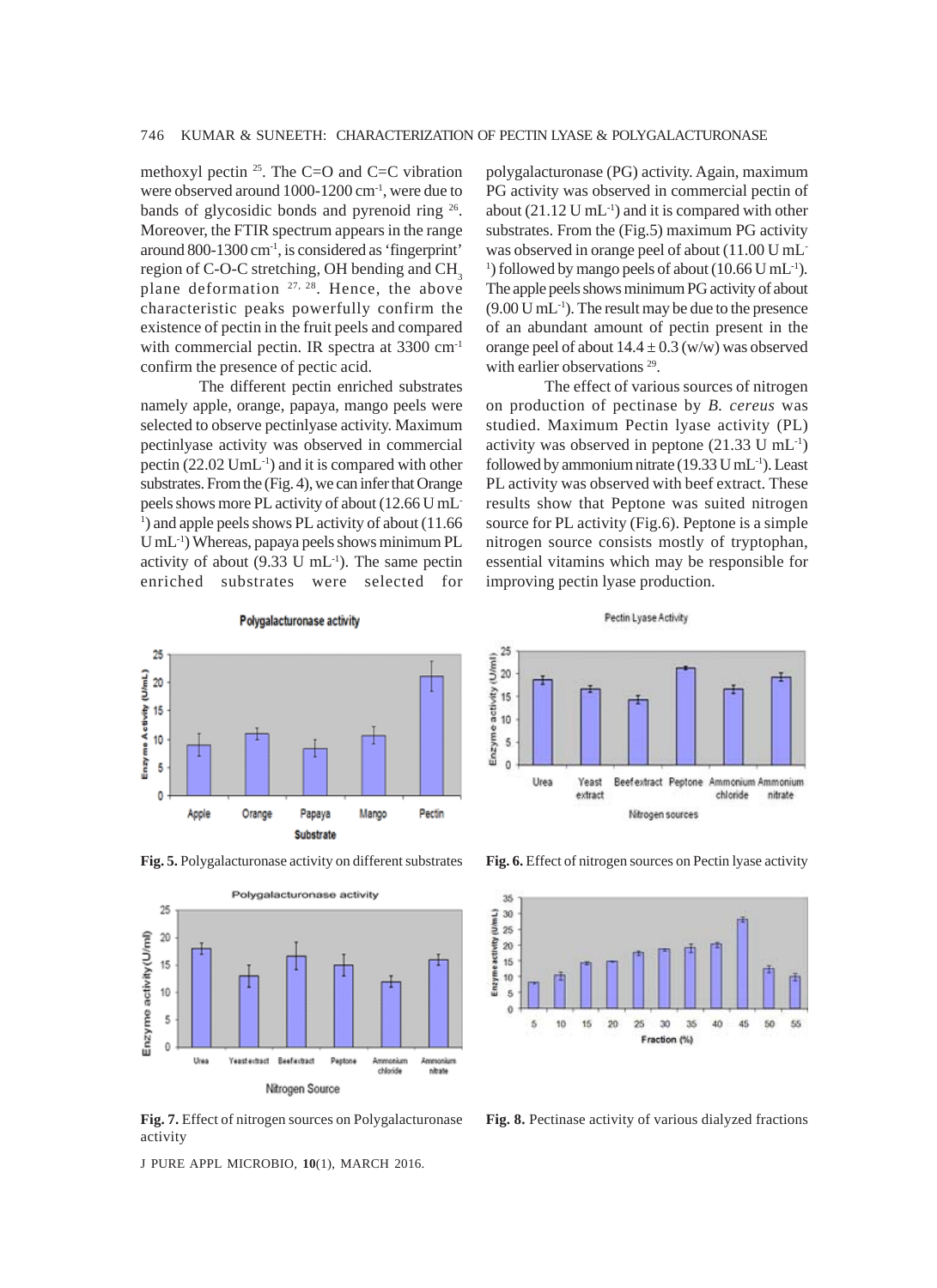## KUMAR & SUNEETH: CHARACTERIZATION OF PECTIN LYASE & POLYGALACTURONASE 747

Hyper production of Polygalacturonase activity was observed in urea of about (18.03 U mL-1) followed by beef extract (16.33 U mL-1). Least PG activity was observed with ammonium chloride. This shows that Urea was suited best nitrogen source for PG activity (Fig.7). The nitrogen sources cause a remarkable effect on microbial pectinase production.

The pectinase present in the crude extract of *Bacillus cereus* GS-2 was partially purified by ammonium sulphate precipitation and dialysis, the pectinase activity was found higher in the 45% salt saturation fraction and have enzyme activity of 28.22 U mL<sup>-1</sup> (Fig.8). From (Fig. 9), using DEAEsephacel the enzyme activity was increased up to 2-fold and it was found to be  $40.13$  U mL<sup>-1</sup> (Fig.10). This partially purified enzyme was electrophoresed on 2% SDS-Page, (Fig.11) shows a single band was observed and it was compared with standard protein markers the size of the enzyme was found to be 36 Kda.



**Fig. 9.** Elution profile of partially purified protein on DEAE



**Fig.11.** SDS PAGE of pectinase on 2% gel at 50 V. Lane M: molecular weight protein standards; Lane 1: ammonium sulphate precipitated protein; 2: DEAE-Sephacel elute; Lane3: Pure Pectinase

HPLC analysis of purified pectinase sample peak (Fig.12c) matched with that of standard pectinase (Fig.12a). The residence time for the standard pectinase was 2.518 min and that of partially purified pectinase after dialysis was found to be 1.665 and purified pectinase reveals a residence time of about 1.93 in the same experimental condition. Furthermore, no other significant peaks were found in the sample's chromatogram which clearly reveals its high purity.

There is no report on the production and partial purification of pectin lyase and polygalacturonase utilizing different fruit peels as substrate by *Bacillus cereus* so far, which has been confirmed by the analysis of 16SrRNA Sequencing. Future investigations like Zymography, MALDI analysis may confirm the purity of enzyme.



**Fig.10.** Pectinase activity for various fractions after DEAE



**Fig. 12.** HPLC chromatogram of standard pectinase from Sigma, USA (a) Dialyzed sample (b) and Purified pectinase obtained from *Bacillus cereus* GS-2 (c). Sample peak has matched with Standard pectinase

J PURE APPL MICROBIO*,* **10**(1), MARCH 2016.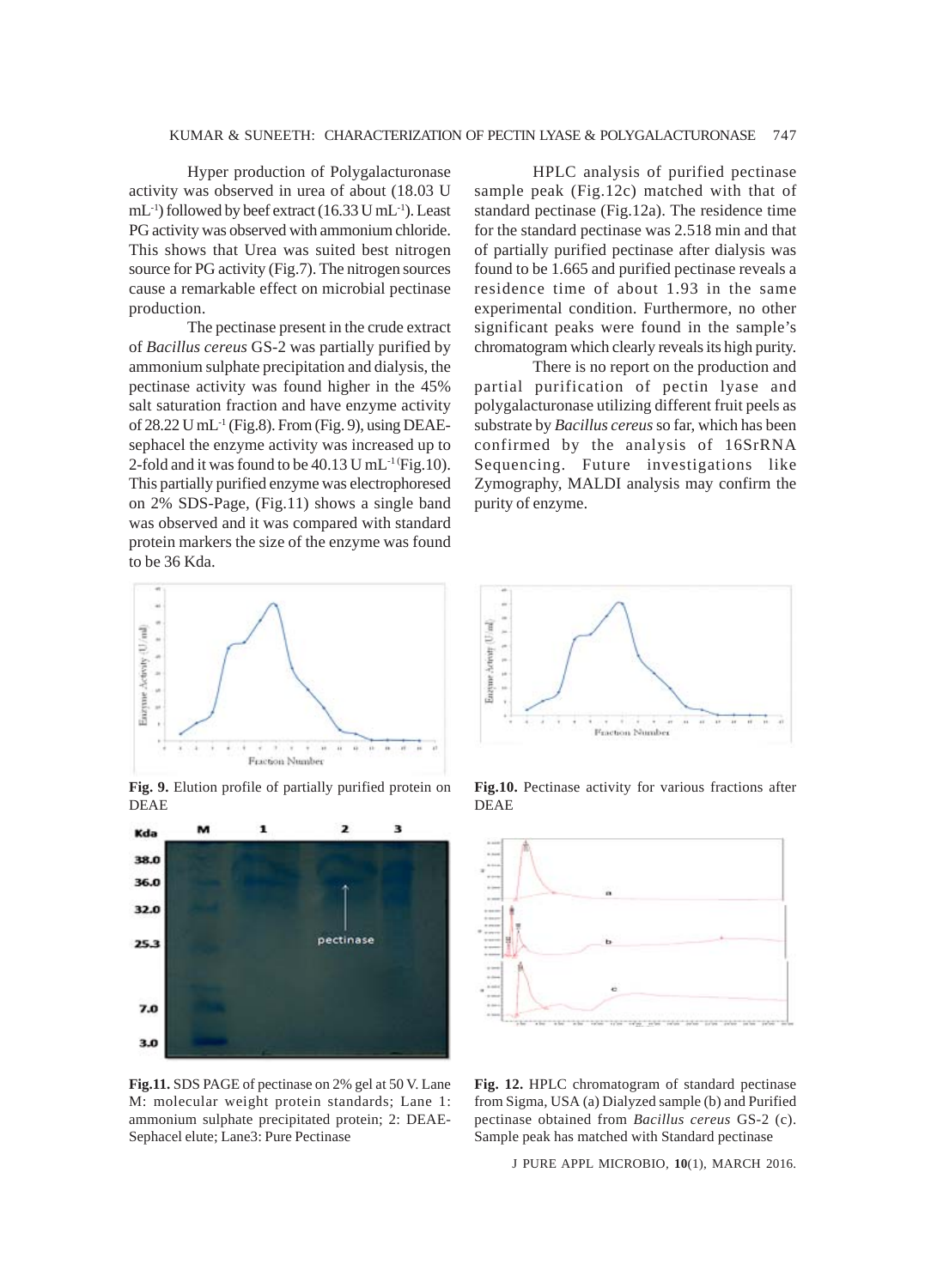### **CONCLUSION**

In this study, we successfully isolated a potential strain, *B.cereus* GS-2, which produces pectinase on various cheapest pectin sources (fruit peels). The isolated strain was morphologically characterized and identified by 16SrRNA sequencing. FTIR characterization of peels reveals the functional groups of pectin. Pectin from Orange peels gave enhanced pectin lyase and polygalacturonase production compared to other sources. Peptone and Urea gave enhanced pectinase production on various nitrogen sources. Further, Purification and characterization experiments revealed the purity of an enzyme. Because, of enhanced yield and the purity of an enzyme. We expected that *B.cereus* would be industrially exploited strain for the enhanced production of pectinase in an eco-friendly and cost-effective manner in mere future.

## **ACKNOWLEDGEMENT**

The authors want to express their gratitude to honorable Chancellor, Dr. G. Viswanathan, Mr. Sekar Viswanathan, Mr. Sankar Viswanathan, and Mr. G.V. Selvam of VIT University for their constant encouragement and for laboratory facilities laboratory facilities. I would like to thank SEM facility of DST- FIST from VIT University, Vellore, India to carry out this valuable research work.

#### **REFERENCES**

- 1. Martin, N., Souza, S.R., Silva, R., Gomes E. Pectinase production by fungal strains in solid state fermentation using agro-industrial by product. *Braz. Arch. Biology. Technol.* 2004; **47**: 813-819.
- 2. Kashyap, D.R., Chandra, S., Kaul, A., Tewari, R. Production, purification and characterization of pectinase from a Bacillus sp. DT7. *World. J. Microbiol. Biot*. 2000; **16**: 277-282.
- 3. Gayathri, S., Sathiyaraj, S., Ho-Bin, K., Sathiyamoorthy, S., Ok Ran, L et al. Screening and Optimization of Pectin Lyase and Polygalacturonase Activity from Ginseng Pathogen Cylindrocarpon Destructans. *Braz. J. Microbiol.* 2011; **42**:794-806.
- 4. Ruiz Gomez, L., Garibay Garcia, M., Barzana, E. Utilization of endo-polygalacturonase from

J PURE APPL MICROBIO*,* **10**(1), MARCH 2016.

Kluvyeromyces fragilis in the clarification of apple juice*. J Food Sci* 1988; **53**:1236–38.

- 5. Bailey, M.J., Pessa, E. Strain and process for production of polygalacturonase. *Enz. Microbiol. Technol.* 1990; **12**:266–271.
- 6. Hart, H.E., Parish, M.E., Burns, J.K., Wicker, L. Orange finisher pulp as a substrate for polygalacturonase production by Rhizopus oryzoe. *J. Food. Sci*. 1991; **56**:480–483.
- 7. Mantovani, C.F., Geimba, M.P., Brandelli, A. Enzymatic clarification of fruit juices by fungal pectin lyase. *Food. Biotechnol*. 2005; **19**:173– 181.
- 8. Negro, C., Tommasi L., Miceli A. Phenolic compounds and antioxidant activity from red grape marc extracts. *Biores. Tech*. 2003; **87**: 41- 44.
- 9. Zheng, Z., Shetty, K. Solid-state production of beneficial fungi on apple processing waste using glucosamine as the indicator of growth. *J.Agric. Food. Chem.*1998; **46**:783-787.
- 10. Molnar, E., Nemestothy N., Belafi-Bako K. Utilisation of bipolar electrodialysis for recovery of galacturonic acid. *Desalin.* 2010; **250**: 1128– 1131.
- 11. Jayani, R.S., Saxena S., Gupta R. Microbial pectinolytic enzymes: A review. *Process. Biochem.* 2005; **40**:2931–2944.
- 12. Thompson, J.D., Higgins, D.G., Gibson, T.J. CLUSTAL W: Improving the sensitivity of progressive multiple sequence alignment through sequence weighting, position-specific gap penalties and weight matrix choice. *Nucleic. Acids. Res*. 1994; **22**:4673–4680.
- 13. Kimura, M. A simple method for estimating evolutionary rates of base substitutions through comparative studies of nucleotide sequences. *J. Mol. Evol*. 1980; **16**:111-20.
- 14. Saitou, N., Nei, M. The neighbor-joining method: A new method for reconstructing phylogenetic trees. *Mol. Biol. and Evol*. 1987; **4**:406-425.
- 15. Marjory, H.C., Dorothy, H. The estimation of pectin as calcium pectate and the application of this method to the determination of the soluble pectin in apples. Biochem. J. 1922; 16:60–69.
- 16. Albersheim, P. Pectin lyase from fungi. *Methods. Enzymol.* 1966; **8**:628-631.
- 17. Panda, T., Naidu, G.S.N., Sinha J. Multi response analysis of microbiological parameters affecting the production of pectolytic enzymes by *Aspergillus niger*: a statistical view. *Process. Biochem.* 1999; **35**:187-195.
- 18. Lowry, O.H., Rose Brough, N.J., Farr, A.L., Randall, R.J. Protein measurement with Folin phenol reagent. *J. Biol. Chem*. 1951; **193**: 265–